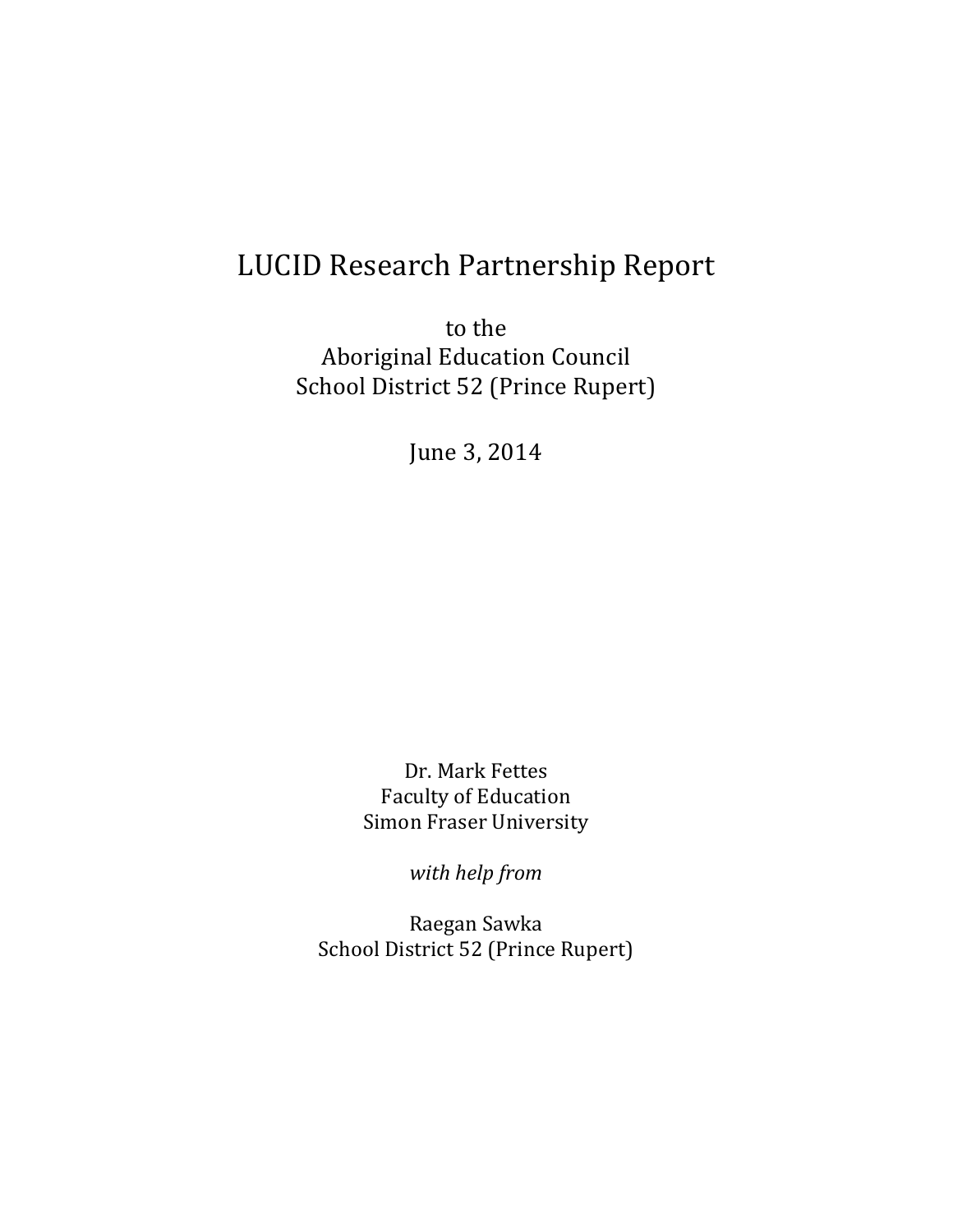### **Introduction and Background**

### **Origins**

LUCID (Learning for Understanding through Culturally Inclusive Imaginative Development) is a long-term research partnership involving School District 52 and researchers (including both faculty and students) in the Faculty of Education, Simon Fraser University.

During the original five years of research funding, the project also involved school districts 50 (Haida Gwaii) and 33 (Chilliwack). Since the fall of 2008, the project has been primarily focused in Prince Rupert, with some participation and interest from educators in neighbouring districts, throughout BC, and elsewhere.

The central purpose of the project is to explore the potential of imaginative education to improve academic and other educational outcomes in schools with high numbers of Aboriginal students.

### **Nature of the Research**

LUCID focuses on the ways teachers work with students and the curriculum. This is intended to complement other measures within the school system to create supportive and stimulating environments for students and their families.

LUCID brings teachers together with university researchers and instructors, other district educators, and a range of community members and organizations to collaborate on ways of making the mainstream academic curriculum more engaging and meaningful for students.

LUCID seeks to honour and include Aboriginal values, knowledge, history, culture, and perspectives as central to inclusive forms of education in BC and Canada.

### **Participants and Funders**

Over 100 teachers and other district staff have participated in various LUCID activities over the lifetime of the project. The list here seeks to recognize those who have played a leadership role in some form or other over this period.

### **The University Partner**

Dr. Mark Fettes (project director from the earliest planning stages, fall 2002)

- Dr. Kieran Egan (original work on imaginative education; workshops; original grant)
- Dr. Geoff Madoc-Jones, Dr. Ethel Gardner, Dr. Dawn Courage (original grant)
- Dr. Sean Blenkinsop (teaching in Haida Gwaii and Prince Rupert)
- Dr. Anne Chodakowski (teacher interviews; workshops)
- Dr. Natalia Gajdamaschko (online teaching)
- Dr. Lyn Daniels (teaching in Haida Gwaii)

Debbie Leighton-Stephens, Ken Campbell (teaching, Prince Rupert) Kym Stewart (classroom research in Haida Gwaii; workshops; teaching in Prince Rupert and Terrace)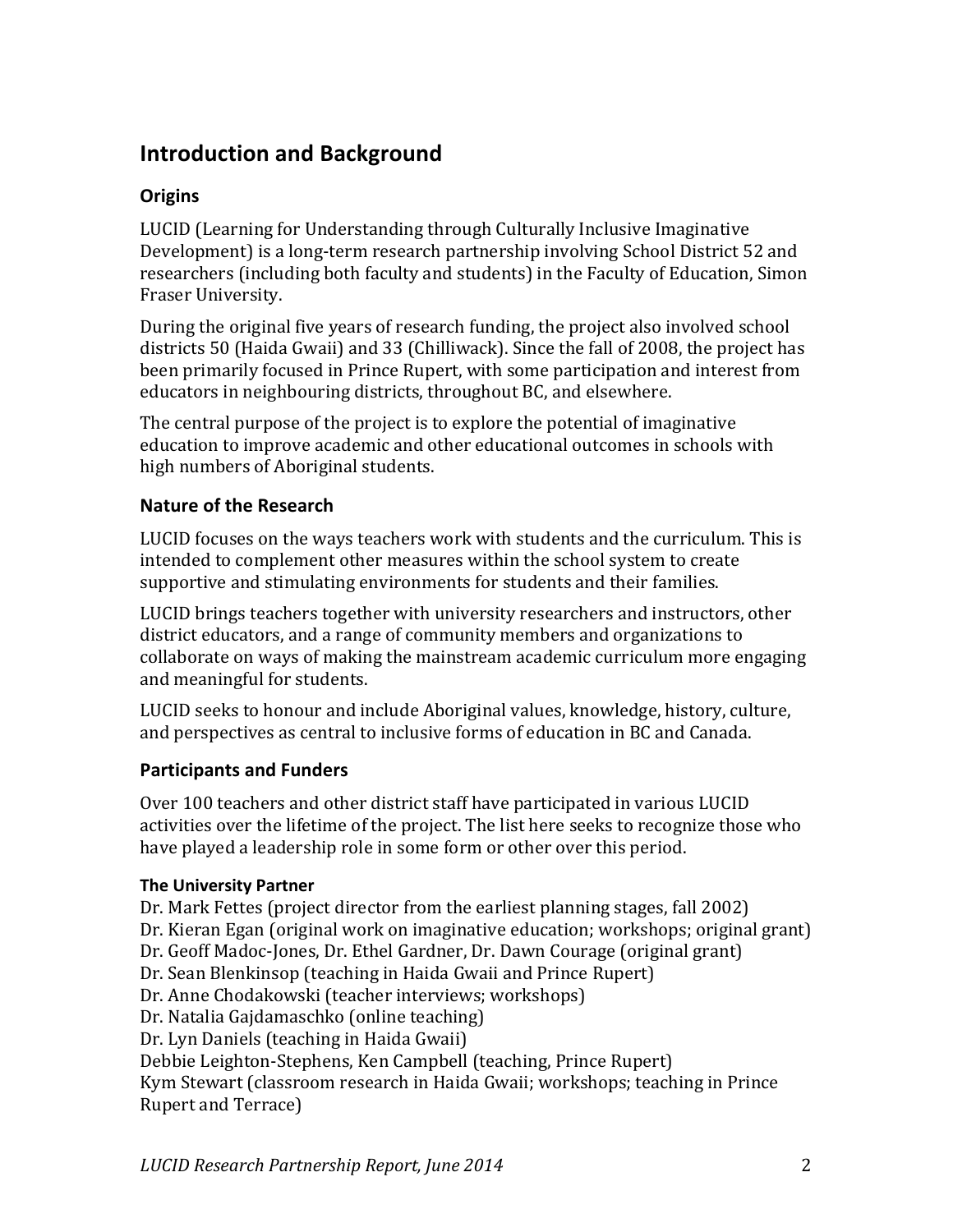Tannis Calder (workshops, curriculum development) Raegan Sawka (classroom research in Prince Rupert; site assistant, second M.Ed. cohort) Joan Turecki (teaching in Terrace and Prince Rupert)

### **The School District Partner**

Debbie Leighton-Stephens (Project Leader from the earliest planning stages) Susan Crowley (Project Co-Leader, 2004-2008) Colleen Pudsey (Coordinator, workshop leader) Raegan Sawka (Coordinator, workshop leader) Tammy Blumhagen, Teresa Lowther, Barry Eso, Kathy Murphy, Judy Zacharias, Marilyn Bryant (teachers in original project but not in M.Ed.) Andrew Bellis, Lauri Burgess, Penny Hasell, Kevin Leach, Colleen Pudsey, Raegan Sawka (teachers in first M.Ed.) Wes Baker, Doug Brown, Tannis Calder, Debra Fabbi, Nancy Griffith-Zahner, Cam Hill, Janilee Stovel (teachers in second M.Ed.)

### **Grants and Other Funding Sources**

The initial years of the project  $(2004-2008)$  were funded by a grant of approximately \$1 million from the Community-University Research Alliances program of the Social Sciences and Humanities Research Council of Canada.

Some follow-up work in 2009-2011 was funded by a Discovery Park research grant of \$10,000 from Simon Fraser University.

Some LUCID research was conducted in conjunction with the Network for Performance-Based Schools, which provided small grants of \$1000 per school.

Since the 2008-09 school year, the Aboriginal Education Council has included parttime support for LUCID in its budget, growing from a  $0.2$  to a  $0.6$  FTE position in the current school year.

### **The Research Objectives**

In the original LUCID research plan, there were three main phases to the research:

- 1. Professional transformation  $-$  the process of helping teachers develop familiarity with culturally inclusive imaginative education;
- 2. Working models research into classroom strategies and curriculum units in a variety of subjects;
- 3. Institutionalization —how to make this approach part of the culture of teaching in the district over the long term.

All of these turned out to be more complex and slow to develop than we originally foresaw. Rather than "phases," it seems better to call them ongoing "research areas," which is how we have described them in this report:

- Research Area 1: Teacher Development;
- Research Area 2: Curriculum and Pedagogy;
- Research Area 3: Long-Term Sustainability.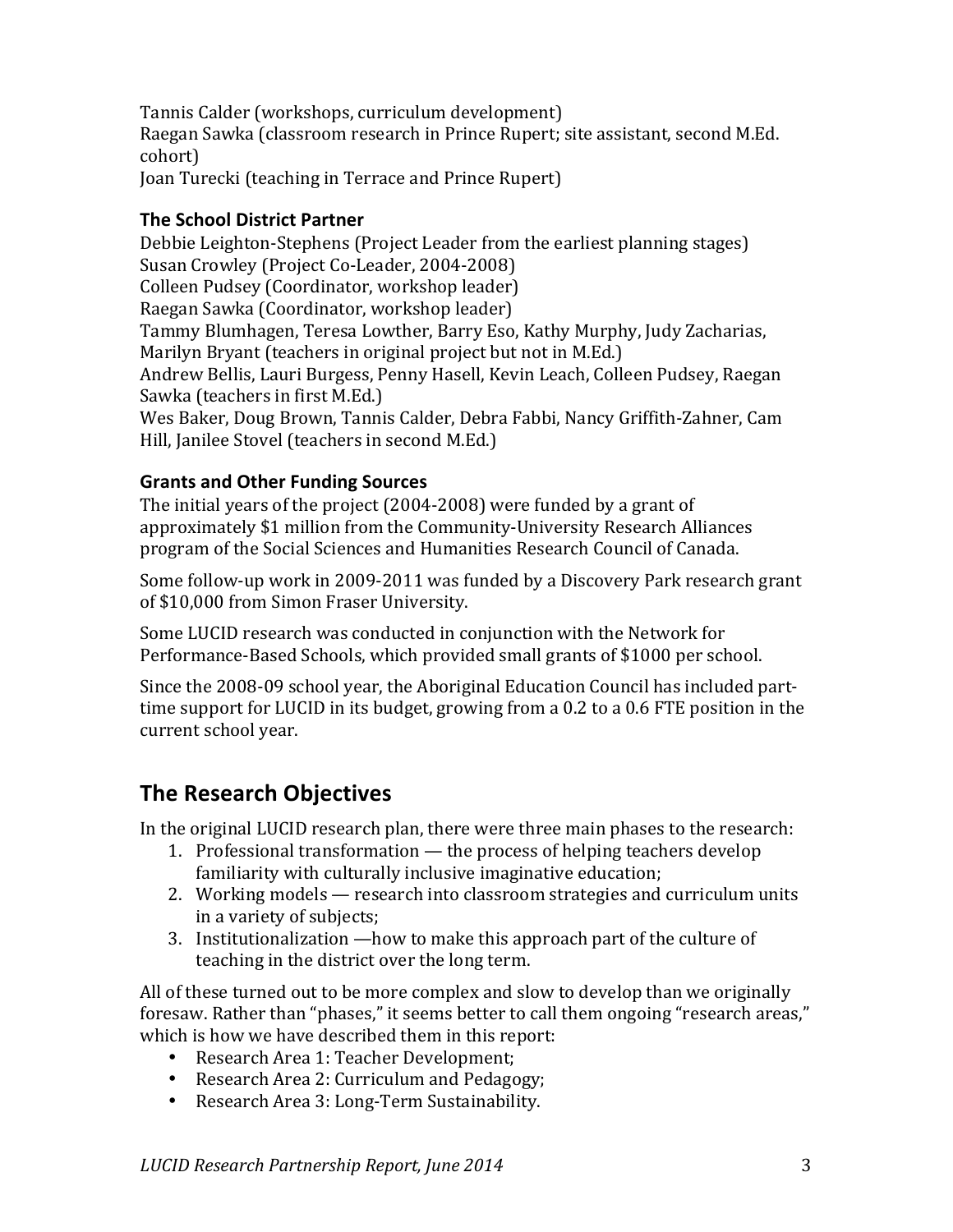In addition, we wanted to reach out to educators and researchers in other places. This might be called:

• Research Area 4: Knowledge Sharing and Dissemination.

In general, our aim was to develop groups of teachers at particular schools who were committed to teaching the mainstream academic curriculum (Language Arts, Math, Science, Socials) in ways that were imaginatively engaging for all students, and that opened up a space for including Aboriginal values, perspectives, knowledge and relationships on an equal basis and in meaningful ways.

Increasingly, as the project has unfolded, we have come to see this as a process of imaginatively connecting learning with place and community as well.

# **The Research Protocol**

An important aspect of the research in Prince Rupert was the development of a Research Protocol in the first year of the project, signed in a ceremony on January 27, 2005. This has been the principal governing document for all aspects of the partnership. The full text of the Protocol is included as Appendix 1 to this report.

# **Research Area 1: Teacher Development**

Our first big research question was, how do we help teachers understand culturally inclusive imaginative education in sufficient depth that they can develop more engaging and inclusive ways to teach?

### **Workshops**

Over the course of the project, many different kind of workshops have been held, beginning with two-day introductory workshops in the Spring of 2003, and including many shorter, more specific sessions on particular topics, for particular groups of teachers, and so on.

| Apr. 2003        | Two-day introductory workshop, approx. 15 teachers (proposal development stage)                         |  |  |
|------------------|---------------------------------------------------------------------------------------------------------|--|--|
| May 2004         | Two-day workshop, teachers from Roosevelt, Lax Kxeen, Seal Cove; also Sm'algyax                         |  |  |
| <b>July 2004</b> | Rupert teachers attended four-day workshop followed by imaginative education<br>conference in Vancouver |  |  |
| Apr. 2005        | One-day "project day" for all teachers involved in LUCID (led by S. Crowley)                            |  |  |
| Sep. 2005        | Pro-D for secondary teachers hosted by R. Sawka & L. Burgess, 35 participants                           |  |  |
| Oct. 2005        | Provincial Educators Against Racism, LUCID Game workshop, 30 participants                               |  |  |
| Feb. 2006        | Workshop for Sm'algyax Language teachers, 10 participants                                               |  |  |
| May 2006         | Workshop on cross-curricular unit <i>Learning about Crests</i> (led by K. Campbell)                     |  |  |
| <b>July 2006</b> | Three-day LUCID conference, over 50 participants from all three districts                               |  |  |
| <b>Fall 2006</b> | Collaboration on unit development with Sm'algyax Language teachers (T. Calder)                          |  |  |

The following table summarizes the workshops held in (or for) Prince Rupert.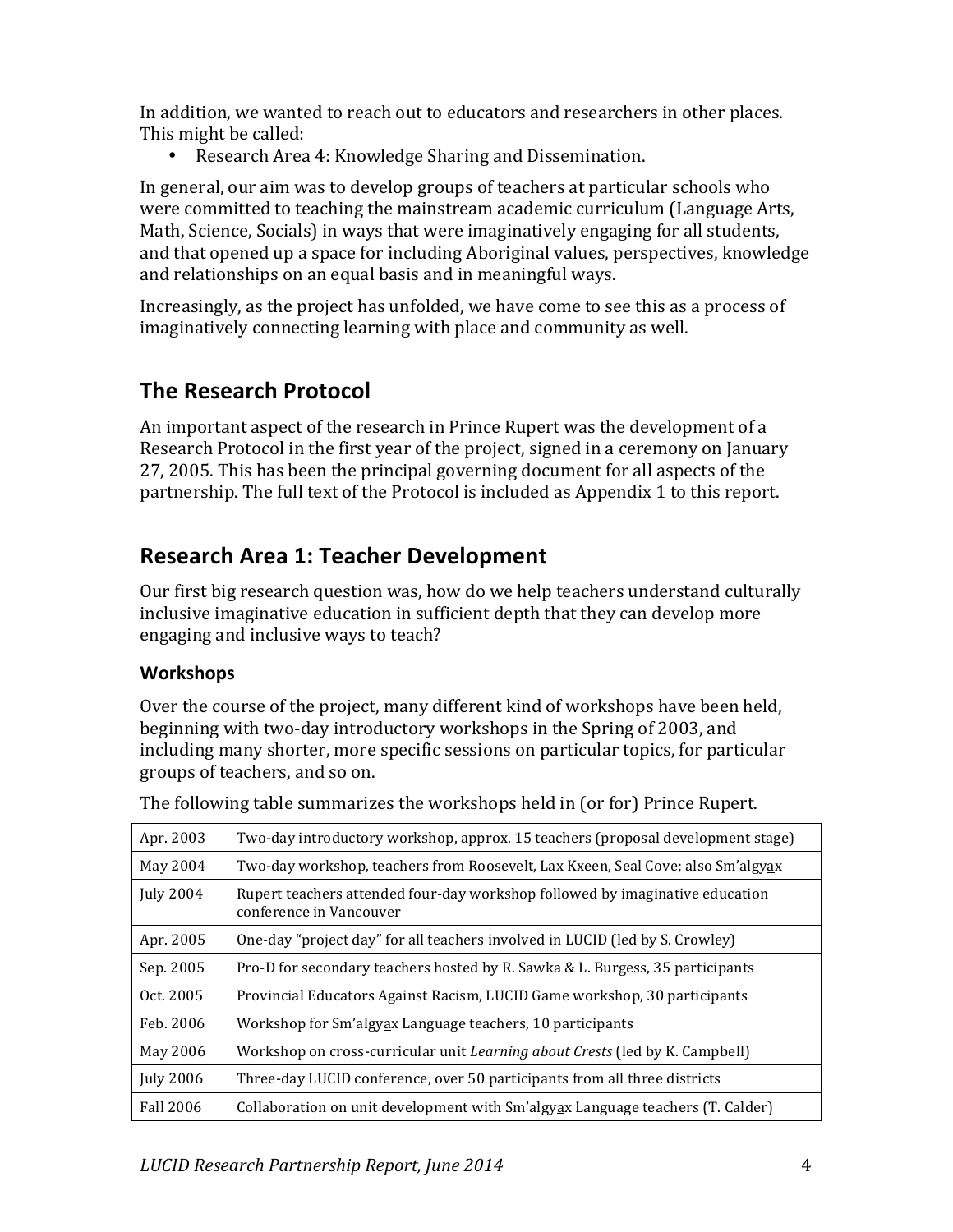| Dec. 2006        | First M.Ed. cohort research/portfolio presentations, Charles Hays                                                                                           |  |  |
|------------------|-------------------------------------------------------------------------------------------------------------------------------------------------------------|--|--|
| Apr. 2007        | "Culture in the Classroom" conference, including three LUCID workshops                                                                                      |  |  |
| <b>Fall 2007</b> | "Opening Doors to Diversity" project, PRSS (led by R. Sawka)                                                                                                |  |  |
| May 2008         | One-day LUCID student conference, hosted by four classes (Bellis, Hasell, Pudsey,<br>Zacharias) who had been involved in LUCID learning throughout the year |  |  |
| Sep. 2008        | LUCID dinner meeting for beginning teachers                                                                                                                 |  |  |
| Oct. 2008        | Pro-D LUCID Planning Workshop                                                                                                                               |  |  |
| Nov. 2008        | LUCID media education workshop (led by K. Stewart), followed by projects in four<br>schools: Lax Kxeen, Conrad, CHSS and PRSS                               |  |  |
| <b>Fall 2008</b> | Project to enhance the First Nations cross-curricular unit <i>Łuutigm Hoon</i> : Honouring<br>the Salmon (led by C. Pudsey)                                 |  |  |
| Oct. 2009        | Launch of TIC-TAC-TOE workshop (Pudsey, Calder, Griffith-Zahner, Sawka)                                                                                     |  |  |
| <b>Fall 2010</b> | LUCID Workshop Series: 6 x two hours                                                                                                                        |  |  |
| Mar. 2011        | Collaboration with Sm'algyax Language teachers: use of cognitive tools in grades 5-12                                                                       |  |  |
| Apr. 2012        | LUCID Methodology workshop                                                                                                                                  |  |  |
| May 2012         | Workshops on LUCID Toolkit and LUCID Unit Design                                                                                                            |  |  |
| Sep. 2012        | LUCID Implementation Day, Metlakatla                                                                                                                        |  |  |
| Oct. 2012        | Workshop to launch collaboration on enhancing <i>Łootm Smgan: Respecting the Cedar</i>                                                                      |  |  |
| May 2013         | LUCID Pro-D Conference, over 80 participants                                                                                                                |  |  |
| <b>July 2013</b> | Second M.Ed. cohort research/portfolio presentations, Vancouver                                                                                             |  |  |
| Oct. 2013        | Workshop for Grade 1 teachers: cross-curricular Theme Unit on the Seasons.                                                                                  |  |  |
| Nov. 2013        | Workshop for secondary teachers: using LUCID strategies with Persistence and Change                                                                         |  |  |
| Apr. 2014        | Sagayt Suwilaawksa - Learning Together Conference: several LUCID workshops                                                                                  |  |  |

Over the course of these many workshops, a number of innovations were developed and tried out, including the following:

- Games based on LUCID concepts that engage teachers in thinking imaginatively about curriculum topics; these include the Twist TIE Game, Tool Card Shuffle, and the LUCID Board Game;
- Circular planning charts as alternatives to the traditional linear frameworks developed by Egan and others;
- Grouping the various key concepts in LUCID unit planning into three categories: Tools for Including Community, Tools Across the Curriculum, and Tools Of Engagement - forming the mnemonic TIC-TAC-TOE.

### **Master's Programs**

Two two-year M.Ed. programs have been offered in conjunction with LUCID, both administered by the Community Graduate Programs office of the Faculty of Education. These programs were designed to give teachers and other educators a deeper understanding of the theory and practice of culturally inclusive imaginative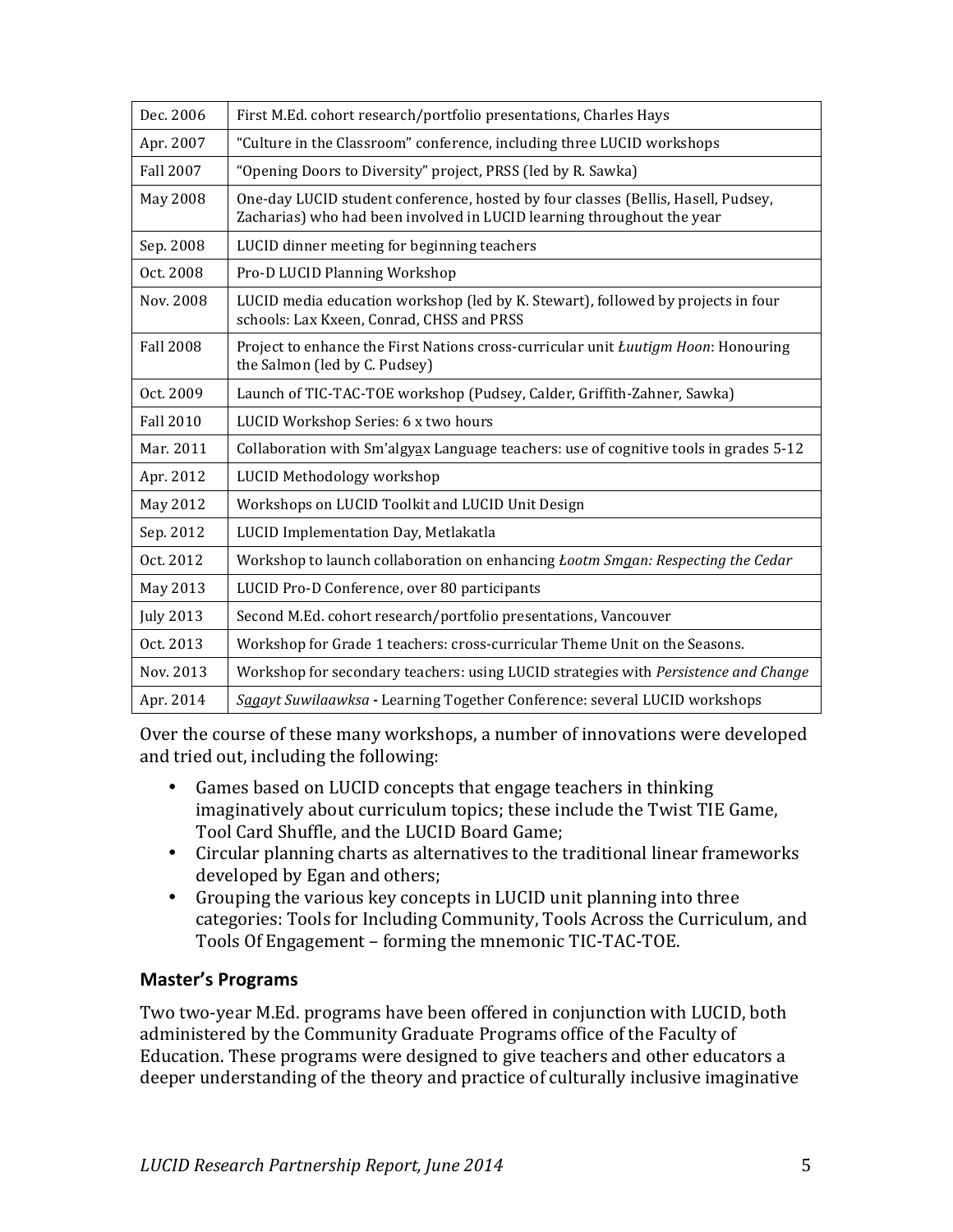education, with the intention that this expertise contribute to capacity-building in the district and the broader community.

The M.Ed. programs consisted of six or seven courses, with the following as core:

EDUC 823: a course with readings in imaginative, indigenous and place-based education, with assignments involving autobiography, community explorations and imaginative unit design;

EDUC 879: a course in the cultural-historical activity theory of Russian psychologist Lev Vygotsky, with a focus on understanding how children's understanding develops in a cultural context, through play, exploration and mediation;

EDUC 816: a course in curriculum theory and design, setting culturally inclusive imaginative education in a broader context, particularly with respect to First Nations education:

EDUC 811/904: a course in action research, in which the students design and carry out a research project focused on changes in their own teaching (or other) practice.

Other courses explored topics such as assessment, arts-based pedagogy, place-based and experiential education, and educational change. Efforts were made to ensure that ideas and perspectives from indigenous education were integrated throughout the program.

The first M.Ed. program ran from January, 2005, to December, 2006. A total of 15 educators graduated from the program: six from Prince Rupert, eight from Haida Gwaii, one from Smithers. Teachers from SD52 who received their LUCID Master's degree include Andrew Bellis, Lauri Burgess, Penny Hasell, Kevin Leach, Colleen Pudsey, and Raegan Sawka.

The second M.Ed. program ran from September, 2011, to July, 2013. A total of 13 educators graduated from the program: ten from Prince Rupert, two from Terrace, one from Hazelton. Teachers from SD52 who received their LUCID Master's degree include Wes Baker, Doug Brown, Tannis Calder, Debra Fabbi, Nancy Griffith-Zahner, Cam Hill and Janilee Stovel. Other Rupert degree recipients include Chris Carr, Bernie McNabb and Ann Rowse.

The two Master's programs provided many insights into the process of teacher development in LUCID, and also supported a wide range of individual research projects by the students. The following table lists some of the projects carried out by SD52 teachers:

| Sailing into Stewardship - integrating<br>environmental learning, clans and crests,<br>literacy, math, etc.        | LUCID and Literacy Engagement - using local<br>experiences and activities to support literacy<br>development in grades 3 and 4 |
|--------------------------------------------------------------------------------------------------------------------|--------------------------------------------------------------------------------------------------------------------------------|
| Exploring high context socially interactive<br>learning, as a means to developing reading<br>engagement and skills | Cross-curricular project based learning in the<br>senior math curriculum                                                       |
| Opening Minds, Opening Doors - some key<br>components in the development a professional<br>community               | Using portfolios to engage students in the second<br>language classroom                                                        |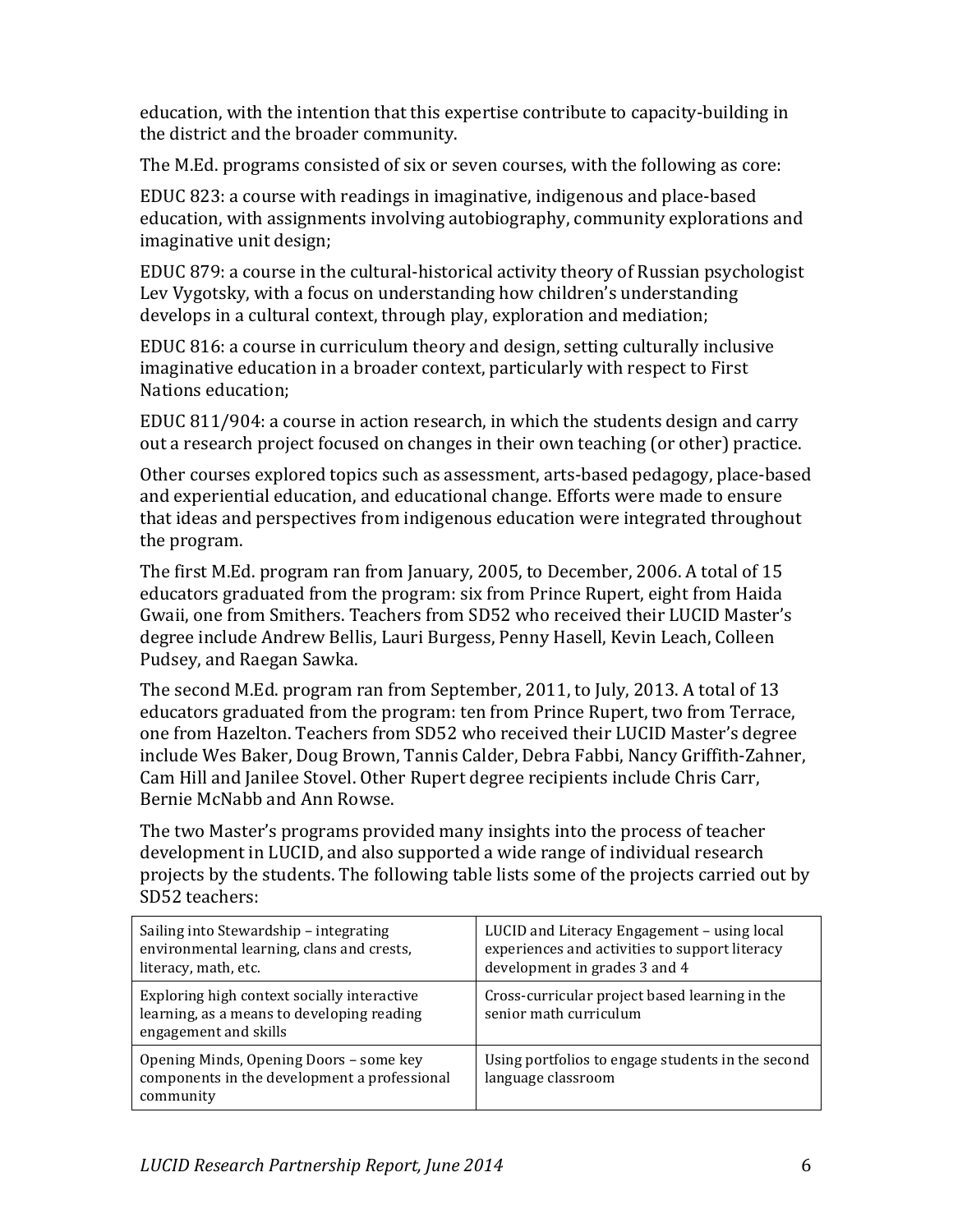| Targeting Fluency - developing oral skills as a                                                                  | Strategic Tools - games, simulations & puzzles in                        |  |
|------------------------------------------------------------------------------------------------------------------|--------------------------------------------------------------------------|--|
| basis for progress in written skills                                                                             | the classroom                                                            |  |
| Small multi-level interest groups as an effective<br>means of promoting imaginative learning for all<br>students | Finding a place for First Nations traditional<br>literature in education |  |
| Assessment of engagement and learning during                                                                     | "Through the Looking Glass" - social skill                               |  |
| self-directed inquiry into First Nations                                                                         | acquisition for students with mild intellectual                          |  |
| traditional cultures in the elementary classroom                                                                 | disabilities                                                             |  |
| Linking literacy and identity                                                                                    | The onsite Cannery project through a 21st<br>century learning lens       |  |

### **Doctoral Program**

Following the conclusion of the second LUCID M.Ed. program, a proposal was developed for a Doctor of Education (Ed.D.) program to be offered in Northwestern BC. Inspired by LUCID, the following themes are central to the program:

- understanding and re-imagining education in the context of the history, cultures, environments and economies of Northwestern BC, particularly those of the indigenous First Nations:
- developing place-based, culturally inclusive educational practices and systems;
- undertaking community-based educational research that is responsive to local needs, capacities, and values.

Aimed at professional educators, the Ed.D. program requires students to take five courses and to write and defend an original research thesis on a topic of their choosing.

Initial information sessions for the program were held in Prince Rupert and Terrace in January, 2014, and by teleconference with Prince George. The application deadline for the program is November 15, 2014.

### **Conclusions from Research Area 1**

- 1. Like other significant changes in teaching, LUCID requires teachers to be engaged with reading, discussing, thinking, planning, and trying things out over a substantial period in order to see sustainable change at the classroom level. For some teachers, half a year is enough to see some significant shifts in classroom practice; others may change little over a period of several years.
- 2. A supportive social and professional context is very important. One of the strengths of LUCID in Prince Rupert that was lacking in other districts was consistent long-term support from administrators, coupled with leadership from a small number of committed teachers.
- 3. Teacher development needs to focus on classroom practice, in the broad sense, but also needs to challenge many assumptions about the nature of teaching and learning, the role of culture and identity, and the significance of First Nations history, traditions and values. If these assumptions are left unchallenged, implementation tends to be superficial.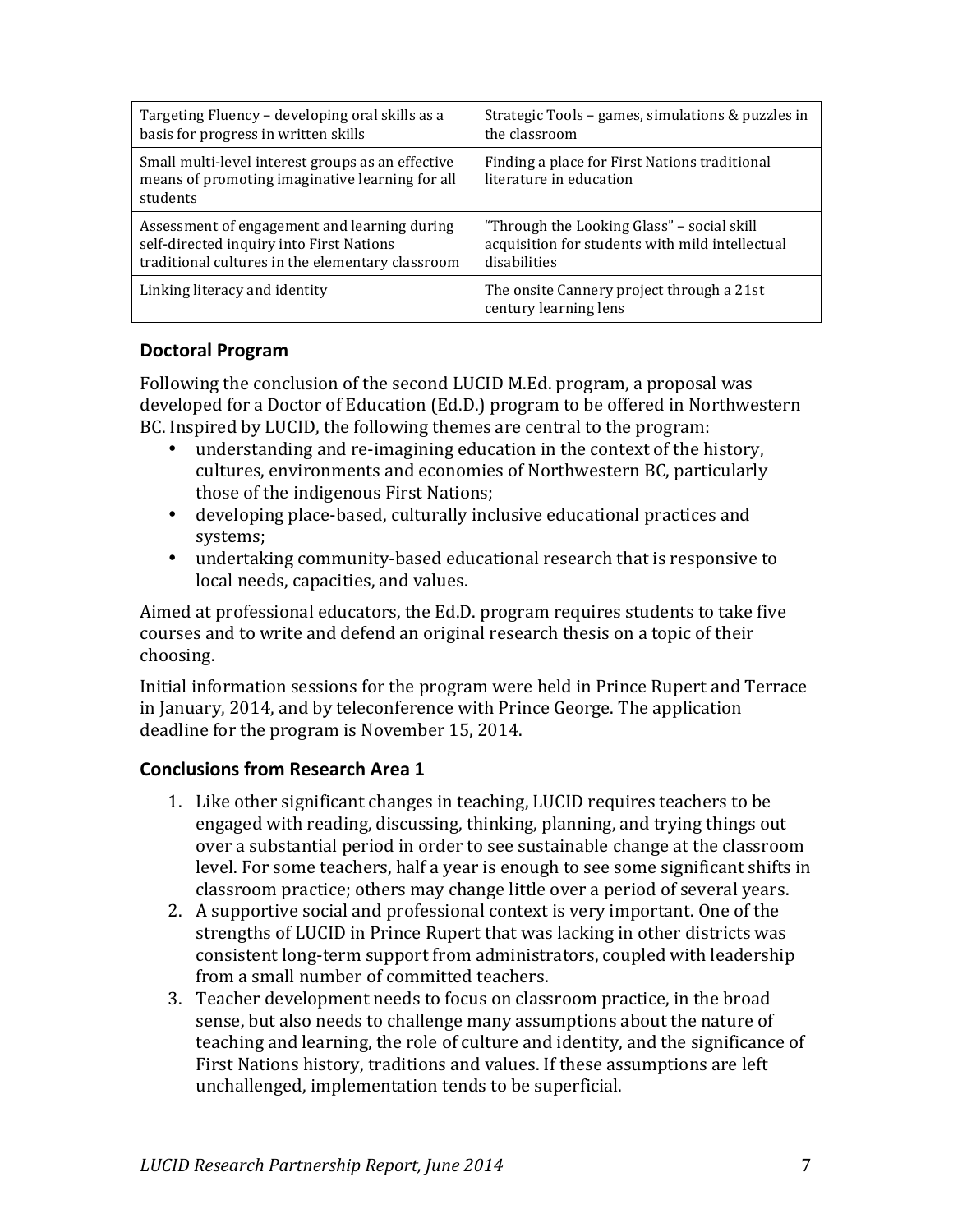- 4. It is helpful to expose teachers to a variety of ways of engaging with and trying out the ideas, e.g. talks, reading groups, games, collaborative unit design, action research, and so on.
- 5. One of the key factors in shifting teachers towards a more profound engagement with LUCID approaches to teaching is the development of relationships with First Nations community members - artists, dancers, Elders, parents, educators and other professionals, etc  $-$  and participation in community events of various kinds. This kind of relationship-building should therefore be included in teacher development strategies.

# **Research Area 2: Curriculum and Pedagogy**

The second major research question was, what does culturally inclusive imaginative education look like in the context of Prince Rupert classrooms? What changes in curriculum and pedagogy do teachers find themselves involved in as they seek to make LUCID thinking part of their everyday teaching practice?

### **Cross-Curricular Units**

Because LUCID is aimed at developing inclusive, imaginatively engaging teaching across the curriculum, one natural focus for LUCID curriculum work has been the First Nations cross-curricular units developed by the Aboriginal Education Department. These units already existed when the LUCID project got underway, so the work has consisted of designing additional lessons using the LUCID tools to enhance the existing materials. This has involved a team from the Aboriginal Education Department working collaboratively with classroom teachers at the relevant grade level.

|  |  | The following table summarizes the work on the cross-curricular units. |  |  |  |  |
|--|--|------------------------------------------------------------------------|--|--|--|--|
|--|--|------------------------------------------------------------------------|--|--|--|--|

| 2005/6  | <b>Suwilaakwksm Dzepk: Learning About Crests - Gr. 7 Cross-Curricular Resource with</b><br>additional LUCID lesson ideas such as creating a tour guide agency and use of story.                                                                                                                    |
|---------|----------------------------------------------------------------------------------------------------------------------------------------------------------------------------------------------------------------------------------------------------------------------------------------------------|
| 2006/7  | <b>Early Years Themed Units: Kindergarten - I Love My Family, Learning about Berries.</b><br>Students explore their community, make connections to family, and learn about Ts'msyen<br>culture and language through these interactive units.                                                       |
| 2009/10 | <b><i>Luutigm Hoon:</i></b> Honouring the Salmon – Gr. 5 Cross-Curricular resource, use of the<br>community, themes of stewardship and respect, games, imagery, and modeling the<br>student's growth in learning after the salmon life cycle.                                                      |
| 2011/12 | Pts'aan: Learning about Totem Poles - Gr. 6 Cross-Curricular resource, use of story,<br>mystery, connections to our community, humanizing the meaning, and games, with a<br>culminating learning feast for family and honoured guests; recently enriched with<br>interactive technology resources. |
| 2012/13 | <i>Lootm Smgan:</i> Respecting the Cedar - Gr. 4 Cross-Curricular resource, creating a cedar<br>detective club, use of story, creating stories, drama, imagery, somatic experiences.<br>Culminating with the students creating their own class book.                                               |
| 2013/14 | Persistence and Change: History of the Ts'msyen Nation - Gr. 9 - 12 Cross-Curricular<br>resource, working with classroom teachers to design additional lessons for the draft<br>teacher's resource guide. Additional lessons include taking on roles, sense of mystery,                            |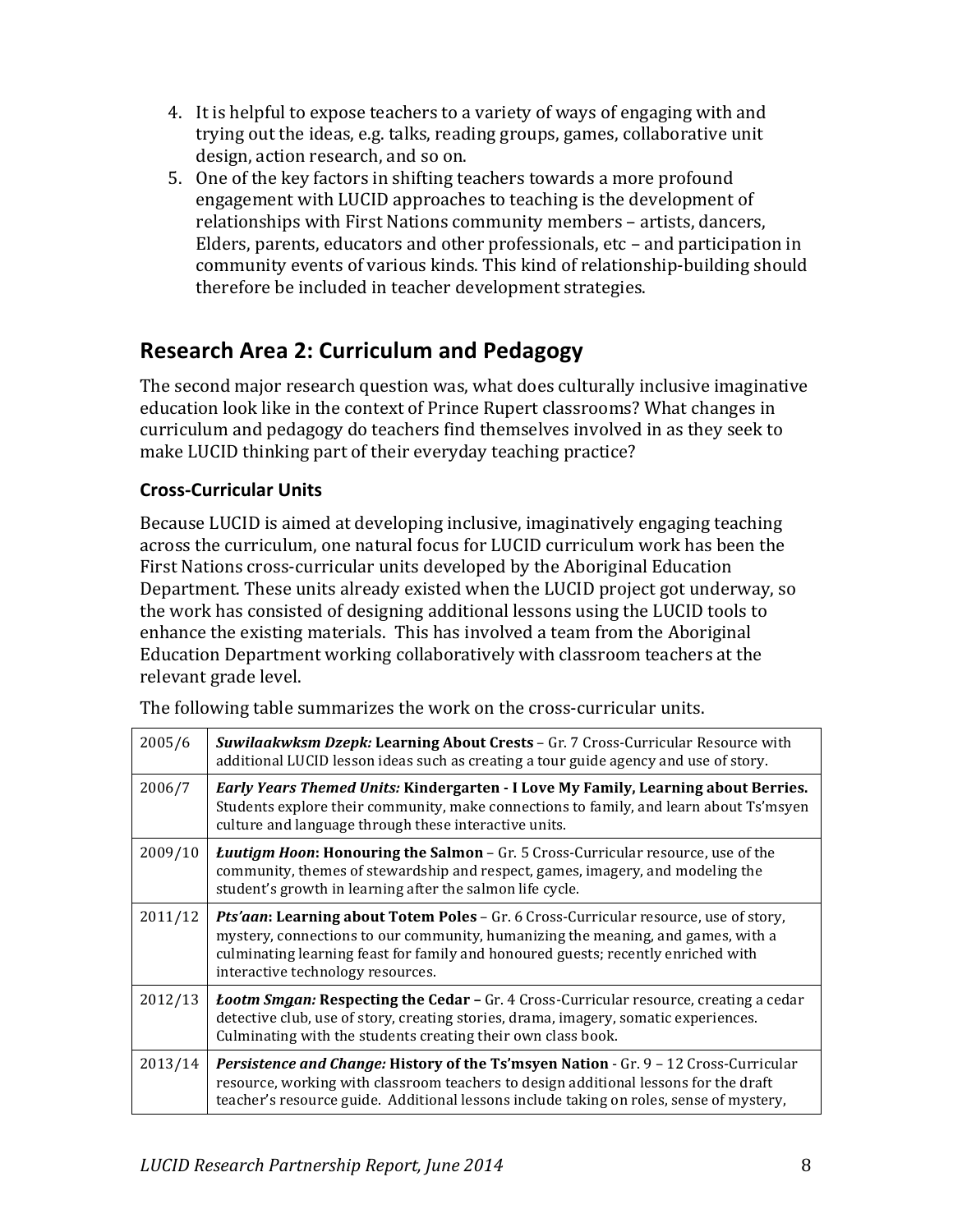| imagery, humanizing the meaning and use of story.                                                                                                                                                                                                                                                                                             |  |  |
|-----------------------------------------------------------------------------------------------------------------------------------------------------------------------------------------------------------------------------------------------------------------------------------------------------------------------------------------------|--|--|
| 2013/14 <b>Early Years Themed Units: Grade 1 -</b> Exploring the Seasons, students uses games and<br>stories to find out more about the Ts'msyen cultural activities connected to the Seasonal<br>Rounds. Through trips to the community, visits from Role Model experts, and many<br>creative hands-on activities bring these units to life. |  |  |

#### **Other Curriculum Work**

Many teachers involved in the LUCID work have designed their own imaginative curriculum units – sometimes on a single topic in a particular subject area, sometimes around a cross-curricular theme of their choosing. The following is not a complete list, but gives an idea of the variety of grades and topics covered.

Water Cycle Unit, Electricity Unit: Science 4/5 - Penny Hasell *A River Ran Wild:* Science/Socials 4 – Penny Hasell *Bigfoot Project:* Language Arts 6/7 – Andrew Bellis *Our Human Story: Science/Socials 6/7 - Andrew Bellis A Plague on Both Your Houses:* Language Arts 10/11 – Kevin Leach, Lauri Burgess *Extreme Environmental Explorers*: Science 6/7 - Colleen Pudsey *Time Traveling through History:* Socials 4 – Penny Hasell Amazing Squid Day! & Wild Creatures: Science 6/7 - Colleen Pudsey, Margo Cullen *Media Detectives*: Media education 5 - Kerri Levelton, Kym Stewart, Colleen Pudsey *Searching for Ba'wis*: Sm'algyax Year 2 - Sm'algyax Language Teachers, Tannis Calder *Survival Literacy Unit:* G8 Preparation Program – Raegan Sawka *Mad Scientists Learning about Matter: Science 2/3 – Karen Mollar, Theresa Weismiller Human Rights Unit, Media Awareness, Math Stories: Socials/Math 4 - Caren Rennie* Ethno-botany Magazine: Science/Socials 7 & 11 - Colleen Pudsey, Raegan Sawka *Empty Bowls Unit / Project* – Tasha Parker, Tulani Ackerman, Raegan Sawka Local Historians: Socials 9, MEC Project - Mike Russell, Jamie Scott, Raegan Sawka *Haunted Laboratory: Science 6/7 - Colleen Pudsey United Nations*: Socials 6 - Margo Cullen, Lisa Scherr, Colleen Pudsey Poetography & Ts'msyen TEK: Language Arts/Science/Socials 10-12 - Tasha Parker, Raegan Sawka *Astronomy & Ts'msyen Adaawx*: Science 9 – Brian Cameron, Meagan Harvey *Digital Sm'algyax Language Games* – Sm'algyax Language Teachers & Tannis Calder *Residential School: Themed Literacy*: Language Arts/Socials 6 – Marla Gamble, Raegan Sawka French Recycling, Clothing, and Food: French 9 - Nancy Griffith-Zahner Zombie and Smallpox Science, The Electromagnetic Spectrum on Trial: Science 8 - Tannis Calder *Magical Colours:* Information Technology 8 - Tannis Calder *Exploring History through Narrative*: Humanities 9 - Wes Baker *North Pacific Cannery Museum Cross-Curricular Project*: Secondary - Doug Brown *Culturally-based Mathematics*: Secondary – Janilee Stovel, Raegan Sawka, Roberta Edzerza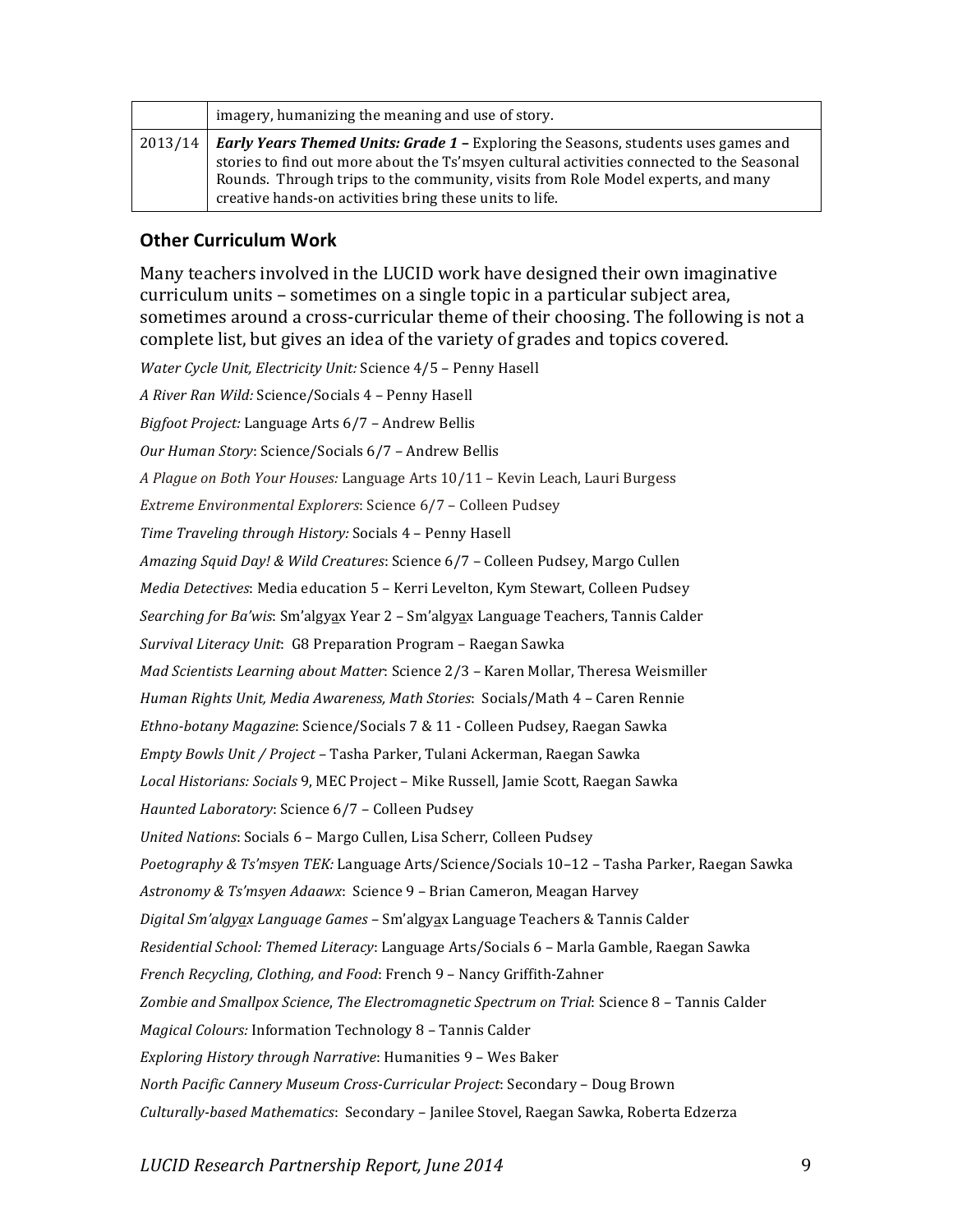*Aboriginal Rights*: Socials 6 – Marla Gamble, Marilyn Bryant, Roberta Edzerza

*Community Engineers (Structures)*: Socials 3 - Sandra Kenmuir, Raegan Sawka

*Exploring our Community:* Socials 3 – Marilyn Bryant, Sandra Kenmuir, Raegan Sawka

As teachers become more familiar with LUCID unit planning, the scope of units has tended to grow, both across subject areas and throughout the year. Some teachers have come up with ideas for year-long LUCID frameworks in which a large part of the curriculum can be covered. Two examples:

*Ha'li…A* Time For…Year Plan: Grade 7 (Colleen Pudsey, Raegan Sawka). This framework is based on the traditional Ts'msyen calendar, in which months are designated with the term *Ha'li* ("a time for") and a seasonal activity or natural phenomenon typical of that time of year. The plan divides the year into a number of cross-curricular units inspired by the changes in the seasons.

*Traditional Food Gathering in Hartley Bay* (Cam Hill). This framework is also based on traditional seasonal activities, and is designed to ensure that all of the Grade 8-12 students in the community have some first-hand experience of local food harvesting, particularly clams and scallops, flounder and sole, salmon and seaweed.

### **Pedagogical Guides**

As mentioned in Research Area 1, part of the research has involved adapting imaginative education planning frameworks and other tools for teachers to be more suited to the culturally inclusive focus of LUCID. These materials are now regularly used in workshops and other presentations of the LUCID work. They include:

- *A Brief Guide to LUCID*: an overview of the purposes, philosophy and organization of LUCID (now in need of updating);
- LUCID Circular Planning Frameworks: a set of charts grouping selected LUCID tools around a central image, quality, or tension, designed to aid in the development of new imaginative units;
- TIC-TAC-TOE: a handout summarizing the most important tools used in the design of LUCID units;
- LUCID Checklists & Dynamic Assessment Rubric: tools for teachers to use in evaluating the success of a LUCID unit.

### **Year-Long Study**

The most extensive study of LUCID teaching practices was carried out in the 2007-2008 school year, when Raegan Sawka followed four intermediate classrooms taught by LUCID teachers Andrew Bellis, Penny Hasell, Colleen Pudsey and Judy Zacharias. The primary object of the study was to find out which students benefited most from this approach to teaching, and, at the same time, which teaching practices appeared to be of the greatest value for engaging students in learning.

The study found that the students who demonstrated the greatest positive changes over the course of the year were, in general, those who were intellectually capable but were disengaged from classroom learning – that is, in previous years they had tended to put minimal effort into their work and had shown little interest in most topics of study. For some students in the study, the shift in their attitude and behaviour was dramatic: they developed a keen interest in classroom topics, they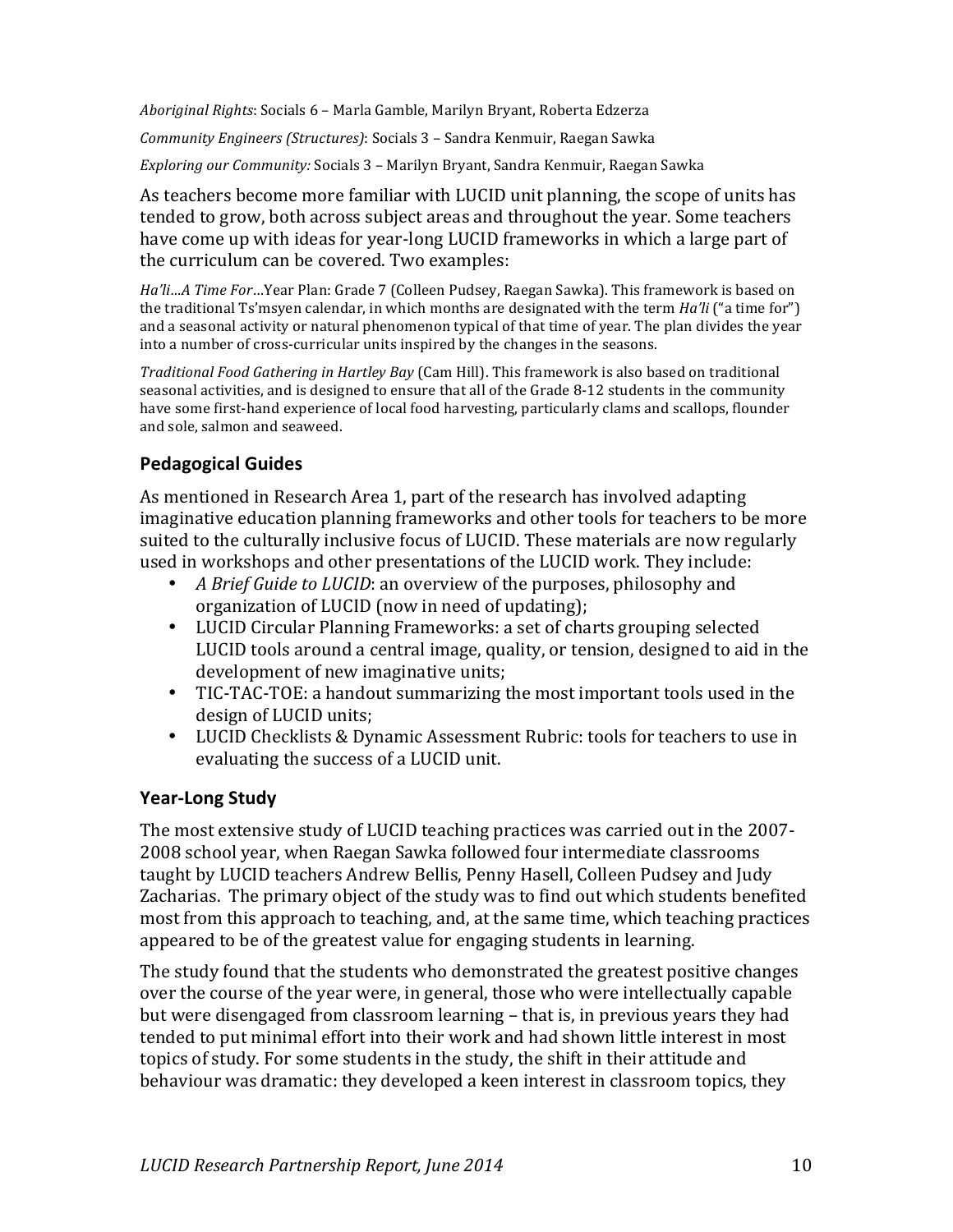put extra effort into their projects, and they took on leadership roles in the class. Such students came from both Aboriginal and non-Aboriginal backgrounds.

The ability of teachers to assess and respond to particular learning difficulties still made a big difference to the outcomes for individual students. Students in need of extra learning assistance were often more engaged in LUCID classrooms, but this did not necessarily translate into improved learning outcomes according to the usual measures. Some normally high-achieving students occasionally struggled to adapt to the different expectations and teaching methods in a LUCID classroom, where their usual strategies were frequently of little use. Eventually, however, they were able to thrive in the new conditions.

It was noted that LUCID teaching tended to make a significant difference to the atmosphere of a classroom. The teacher's emphasis on connecting the curriculum with the place and community where the students lived, and the underlying focus on emotional engagement and heroic qualities, helped to build a sense of community and purpose among the students. Student absences declined, in some cases dramatically, and students were better able to work together on a variety of tasks.

### **Conclusions from Research Area 2**

- 1. The ideas, tools and frameworks in LUCID support a wide range of creative approaches to teaching. Because each person's creative instincts and abilities are different, LUCID teachers have generally found it necessary to develop their own imaginative units, although they enjoy and benefit from shared brainstorming, game-playing and planning sessions. Common resources such as the First Nation cross-curricular units are most useful when accompanied by LUCID in-service workshops that help teachers understand how to adapt these approaches to their own particular style.
- 2. There is no single approach to unit planning that works for all teachers and all topics. Teachers often begin their planning with an idea for one particular activity or item from the LUCID toolkit and build out from there. The concepts of binary opposites and heroic qualities are consistently useful for finding imaginative approaches to everyday topics.
- 3. Teachers have found a lot of value in building connections with place and community, particularly through classroom visits by artists, Elders and others, and through activities and projects outside the school. This emphasis on direct experience emerged spontaneously in the course of the research, and has led to some significant rethinking of the original theory.
- 4. In their current form, the LUCID frameworks lend themselves most readily to the teaching of science and social studies – that is, learning about the natural and social worlds. They are also readily applied to second language teaching (both French and Sm'algyax). Furthermore, LUCID approaches support literacy development across the curriculum when it is connected with the personal experiences and cultural knowledge of the students.
- 5. LUCID approaches are hardest to apply when a topic is taught in isolation from the rest of the curriculum. The most obvious example of this is mathematics. Although it is possible to teach mathematics in a LUCID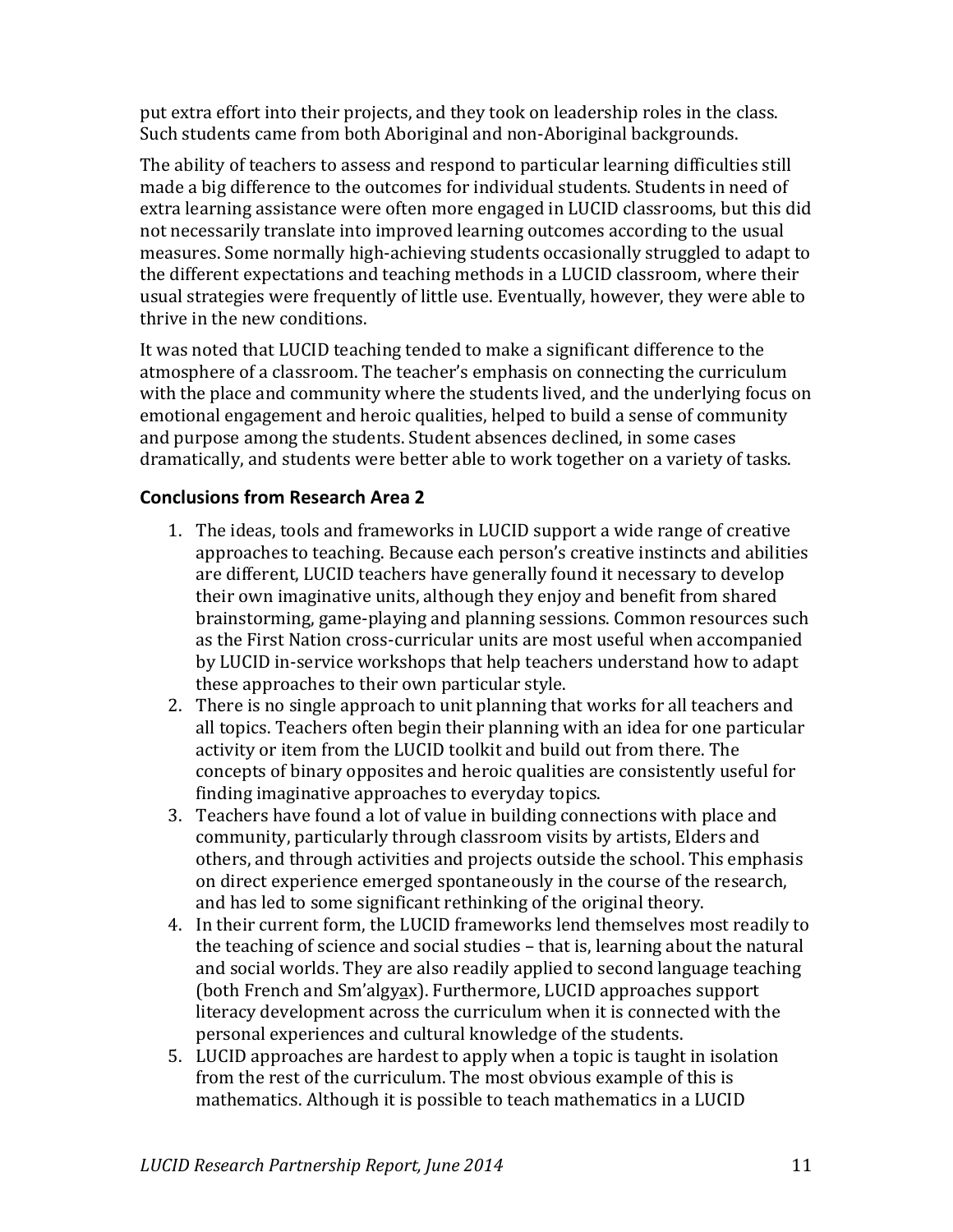framework, to do so throughout the year would require more intensive curriculum development and support than is feasible on an individual basis.

6. LUCID pedagogy involves a process of ongoing development and teacher-led inquiry. Basic teaching practices such as assessment, student grouping, and "teacher talk" need to be reconsidered as teachers discover what their students are imaginatively capable of. Teachers also commonly need to explore and learn about new aspects of the topics under study. The most effective LUCID teachers are those who are open to challenge, self-critique, and a certain amount of risk-taking.

# **Research Area 3: Long-Term Sustainability**

The third major research question was, how can we ensure that LUCID finds a longterm place in the culture of School District 52? How can a professional community be built that develops and passes on its knowledge and practices to new teachers, students and their families?

Conclusions in this area are necessarily tentative. Of the three school districts initially involved in the LUCID project, Prince Rupert is the only one where meaningful work has continued after the original grant came to an end. This in itself illustrates the difficulty of sustaining this kind of collaboration and innovation over time. It also makes it impossible to compare what Prince Rupert has achieved with the experiences of similar districts. We must simply do our best to understand the strengths and the limitations of LUCID as it has developed here.

### **University Support**

The SFU Faculty of Education has been involved in many collaborative initiatives with SD52 over the years, and that background of mutual trust and respect played an important role in making the LUCID partnership possible. There was a real commitment from the start on the part of the university to hand as much control as possible to the district, and to help build the capacity needed to bring this about.

The initial research grant was essential to getting LUCID started; but the development of the M.Ed. program was equally important, since without this more intensive and long-term process of teacher development, it is doubtful whether the original objectives of the research project could have been achieved.

It is worth noting that the second M.Ed. program only came about because of the persistence of the project leaders (Mark Fettes and Debbie Leighton-Stephens), following an initial unsuccessful attempt to recruit students for an intake in 2010. In part, this reflects the commitment of the Faculty's Community Graduate Programs branch to find ways of making SFU's programs available outside the Lower Mainland. The same commitment lies behind the proposed Ed.D. program.

Distance has been the greatest barrier to the involvement of SFU researchers. While much has been achieved, still more would be possible if a way was found to involve researchers in working with teachers on a weekly (or even monthly) basis.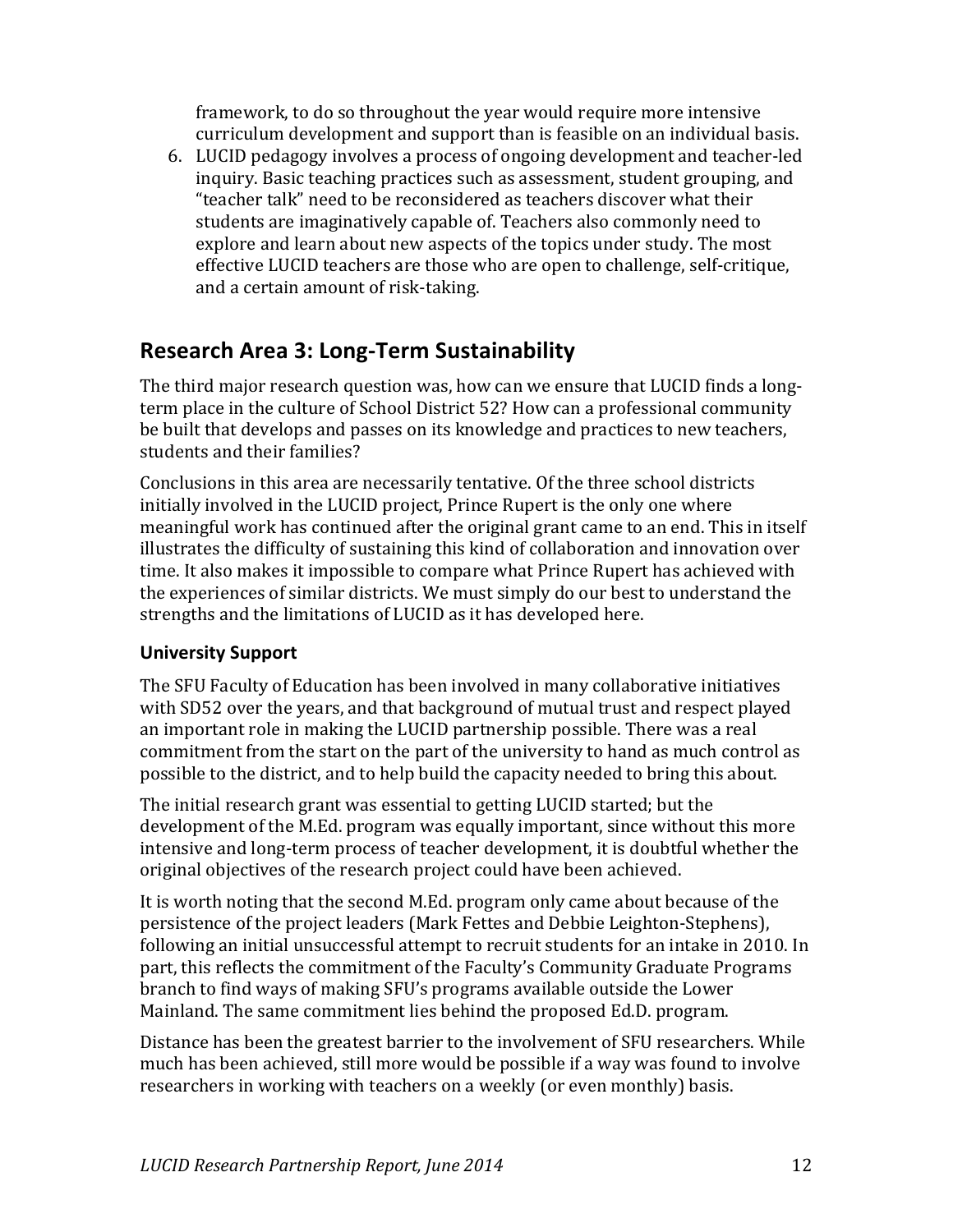### **District Support**

LUCID built on preceding years of patient work in SD52 to establish the First Nations (later Aboriginal) Education Council and First Nations (later Aboriginal) Education Services. This helped provide the conditions for the district to take coownership of the research project and shape it to its own needs.

Also crucial was the belief that LUCID could enrich existing initiatives in the district, such as the Sm'algyax language program or various efforts to improve literacy levels. In other districts, there was a tendency to see LUCID as a separate and, in a sense, competing initiative that could quickly be pushed aside by new priorities: math education, social responsibility, even specific programs in Aboriginal or multicultural education. From the start, SD52 sought ways to use LUCID to support its existing long-term priorities, and this made it easier to justify dedicating time and resources to the project.

Importantly, the district had already collected and developed a very significant collection of curriculum resources in Aboriginal education – not only books, videos, curriculum guides and so on, but also a number of role models available to work with teachers. This lowered the barriers to effective curriculum development. At the same time, it must be noted that barriers still exist: role models are in short supply, resources are not available or searchable online, and the process of integrating existing materials into LUCID imaginative frameworks is not a simple one. Much could still be done to make LUCID-style teaching accessible and understandable for every teacher and learning assistant in the district.

In the field of teacher development, Prince Rupert is not large enough on its own to support an entire M.Ed. program, so it is fortunate in being part of a region with similar needs and aspirations. That being said, SD52 educators have proven much more effective at recruiting applicants for the M.Ed. programs than their colleagues in neighbouring districts. In this and other ways, LUCID has clearly drawn strength from pre-existing community networks that help to inform, motivate and sustain participants in the project.

### **Other Institutional Support**

A variety of local institutions have participated in or contributed to LUCID in different ways; these include the Museum of Northern British Columbia, the North Pacific Cannery, the Council of the Ts'msyen Nation, the Metlakatla Band, the Friendship Centre, and so on. Valuable as these partnerships are, however, the school district (and within the district, the Aboriginal Education Council) clearly remains the driving force behind the project.

There is an interesting possible partnership, however, in Northwest Community College, where several instructors and staff completed the second LUCID M.Ed. program and there is significant interest in the Ed.D. program. NWCC holds its own regional Aboriginal education pro-d conference, *Changing the Paradigm*, and is clearly engaged with some of the same issues confronting SD52. While it may not be easy to build an effective partnership between these two different levels of formal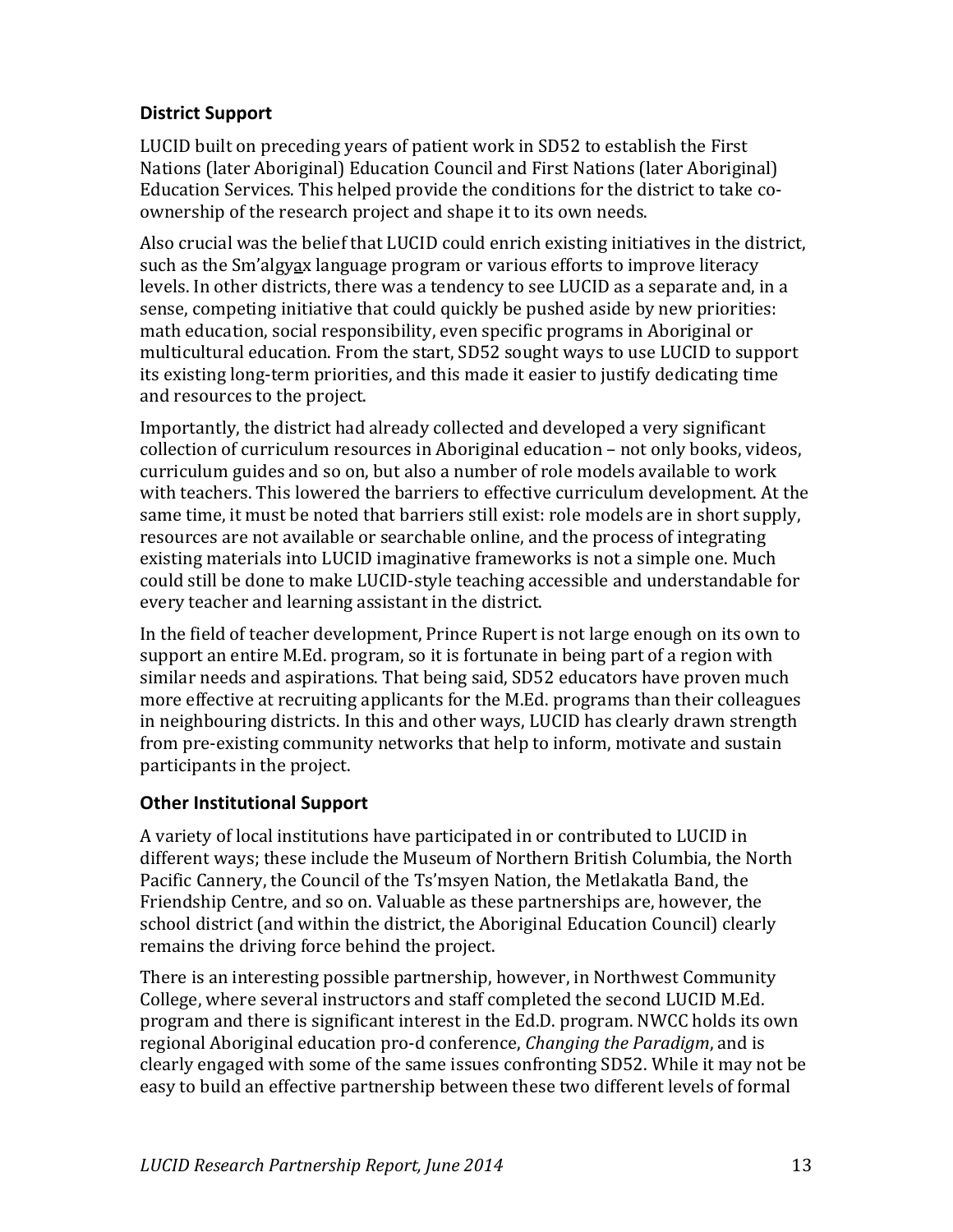education, strengthening the relationship could make a significant contribution to the long-term sustainability of LUCID in the region.

### **Conclusions from Research Area 3**

Several features of the SFU-SD52 partnership have helped make LUCID a success. Nonetheless, the project is not yet firmly rooted across the district: its core group of trained and committed supporters is still quite small, it is not particularly easy for new or even somewhat experienced teachers to access LUCID resources and frameworks, and it is not yet widely seen as an approach to teaching that can benefit all teachers and students.

This is not necessarily a cause for pessimism. As this report makes clear, LUCID has accomplished a lot since it began, and has had a positive impact on many hundreds of students and their teachers. This work can and should continue. At the same time, it suggests that we need to keep looking for new ways of strengthening the project  $$ ways that respond to the real needs of teachers, students and schools, make best use of the available resources, and help build lasting capacity for inclusive imaginative practice.

# **Research Area 4: Knowledge Sharing and Dissemination**

In addition to building knowledge and capacity in Prince Rupert itself, LUCID has aimed to share its findings with educators and researchers throughout BC and elsewhere. The following tables summarize the main efforts to present this work to broader audiences. A lot of written material has been gathered during the project that will provide the basis for two forthcoming books on LUCID.

| May 2008         | Presentation to Aboriginal Education<br>Branch, BC Ministry of Education<br>(Victoria) | Mark Fettes, Debbie Leighton-Stephens,<br>Kym Stewart, Brenda Point           |
|------------------|----------------------------------------------------------------------------------------|-------------------------------------------------------------------------------|
| <b>July 2008</b> | Imaginative Education Summer Institute<br>(Richmond, BC)                               | Various sessions: Mark Fettes, Tannis<br>Calder, Raegan Sawka, Colleen Pudsey |
| Oct. 2008        | Network of Performance Based Schools<br>(Prince Rupert)                                | Debbie Leighton-Stephens, Colleen Pudsey                                      |
| Nov. 2008        | 14 <sup>th</sup> Provincial Conference on Aboriginal<br>Education (Vancouver, BC)      | Workshop: Debbie Leighton-Stephens,<br>Colleen Pudsey, Mark Fettes            |
| Sep. 2009        | Community-School Partnership<br>Conference (Surrey, BC)                                | Workshop: Mark Fettes                                                         |
| Dec. 2010        | 16 <sup>th</sup> Provincial Conference on Aboriginal<br>Education (Vancouver, BC)      | Workshop: Raegan Sawka, Colleen Pudsey                                        |

### **Provincial Conferences and Networks**

#### **Canadian Conferences and Networks**

| $\mid$ May 2005 $\mid$ Canadian Society for the Study of | Panel: Mark Fettes, Dawn Courage, Rod |
|----------------------------------------------------------|---------------------------------------|
|----------------------------------------------------------|---------------------------------------|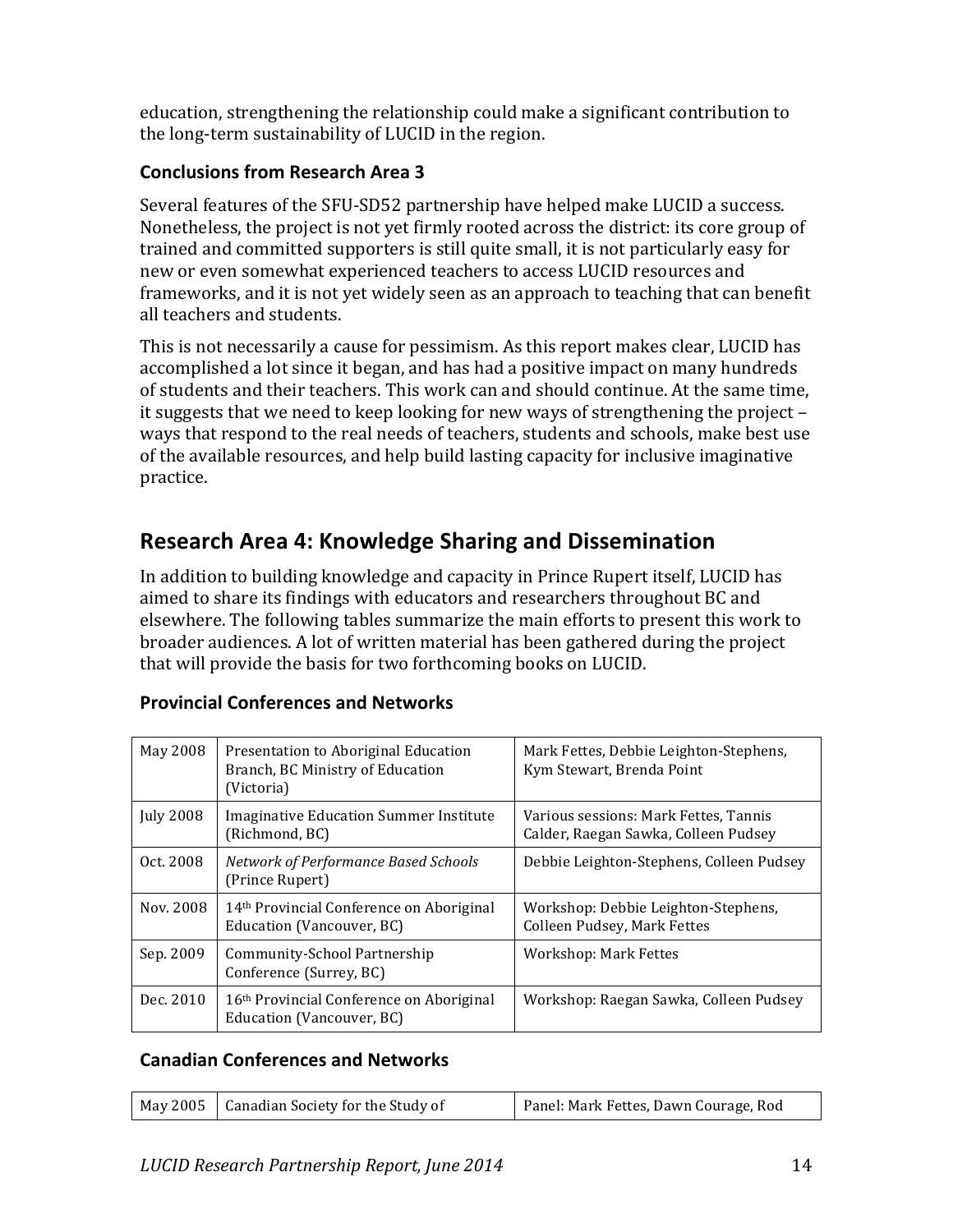|                  | Education annual conference (London,<br>ON)                                                                     | McKellar, Kym Stewart                                                                           |
|------------------|-----------------------------------------------------------------------------------------------------------------|-------------------------------------------------------------------------------------------------|
| Nov. 2005        | One Vision-Many Voices, Cross-<br>Cultural/Anti-Racism Education<br>Conference (Edmonton, AB)                   | Paper: Mark Fettes; Panel: Rod McKellar,<br>Kym Stewart, Dawn Courage                           |
| Feb. 2006        | WestCAST (Western Canada Teacher<br>Education Conference) (Vancouver, BC)                                       | Panel: Mark Fettes, Anne Chodakowski,<br>Susan Crowley, Leslie Kestle                           |
| June 2008        | Canadian Society for the Study of<br>Education annual conference (Vancouver,<br>BC)                             | Panel: Mark Fettes, Kanwal Neel, Kym<br>Stewart, Tannis Calder, Raegan Sawka,<br>Colleen Pudsey |
| <b>Fall 2009</b> | <i>Education Canada</i> Volume 49 Number 5<br>(Theme Issue: Innovation: Challenging the<br>Status Quo), 26-29   | George Pearson, "Imaginative education<br>engages Aboriginal learners in Prince<br>Rupert"      |
| Dec. 2010        | Invited workshops, Kenanow Teacher<br>Education Program, University College of<br>the North (northern Manitoba) | Workshops: Mark Fettes                                                                          |

### **International Conferences and Networks**

| Jul. 2005 | 3rd International Conference on<br>Imagination and Education (Vancouver,<br>BC)                     | Keynote: Mark Fettes; Session: Susan<br>Crowley, Debbie Leighton-Stephens,<br>Andrew Bellis, Marilyn Bryant, Penny<br>Hasell, Colleen Pudsey |  |
|-----------|-----------------------------------------------------------------------------------------------------|----------------------------------------------------------------------------------------------------------------------------------------------|--|
| Aug. 2005 | 4th International Conference on Science,<br>Mathematics and Technology Education<br>(Victoria, BC)  | Paper: Mark Fettes, Sean Blenkinsop                                                                                                          |  |
| Mar. 2006 | International Conference on Teacher<br>Development (Vancouver, BC)                                  | Paper: Mark Fettes, Anne Chodakowski,<br>Susan Crowley                                                                                       |  |
| Jul. 2007 | 5th International Conference on<br>Imagination and Education (Vancouver,<br>BC)                     | Keynote (LUCID game): Raegan Sawka,<br>Colleen Pudsey. Panel: Mark Fettes, Susan<br>Crowley, Debbie Leighton-Stephens                        |  |
| Jan. 2008 | 6th International Conference on<br>Imagination and Education (Canberra,<br>Australia)               | Keynote: Mark Fettes; Panel: Mark Fettes,<br>Kym Stewart, Tannis Calder                                                                      |  |
| Feb. 2008 | Invited workshop, Ministry of Education,<br>Singapore                                               | Workshop: Mark Fettes, Tannis Calder                                                                                                         |  |
| May 2008  | CUEXPO - Conference on Community-<br>Based Research (Victoria, BC)                                  | Panel: Mark Fettes, Debbie Leighton-<br>Stephens, Kym Stewart, Brenda Point                                                                  |  |
| Jan. 2009 | <b>International Congress for School</b><br><b>Effectiveness and Improvement</b><br>(Vancouver, BC) | Keynote: Kieran Egan, Debbie Leighton-<br><b>Stephens, Mark Fettes</b>                                                                       |  |
| Jul. 2009 | 7th International Conference on<br>Imagination and Education (Vancouver,<br>BC)                     | Papers: Mark Fettes, Debbie Carter, Colleen<br>Pudsey                                                                                        |  |
| Jul. 2013 | 8th International Conference on<br>Imagination and Education (Vancouver,<br>BC)                     | Workshops: Tannis Calder, Nancy Griffith-<br>Zahner. Papers: students in 2 <sup>nd</sup> M.Ed.<br>cohort                                     |  |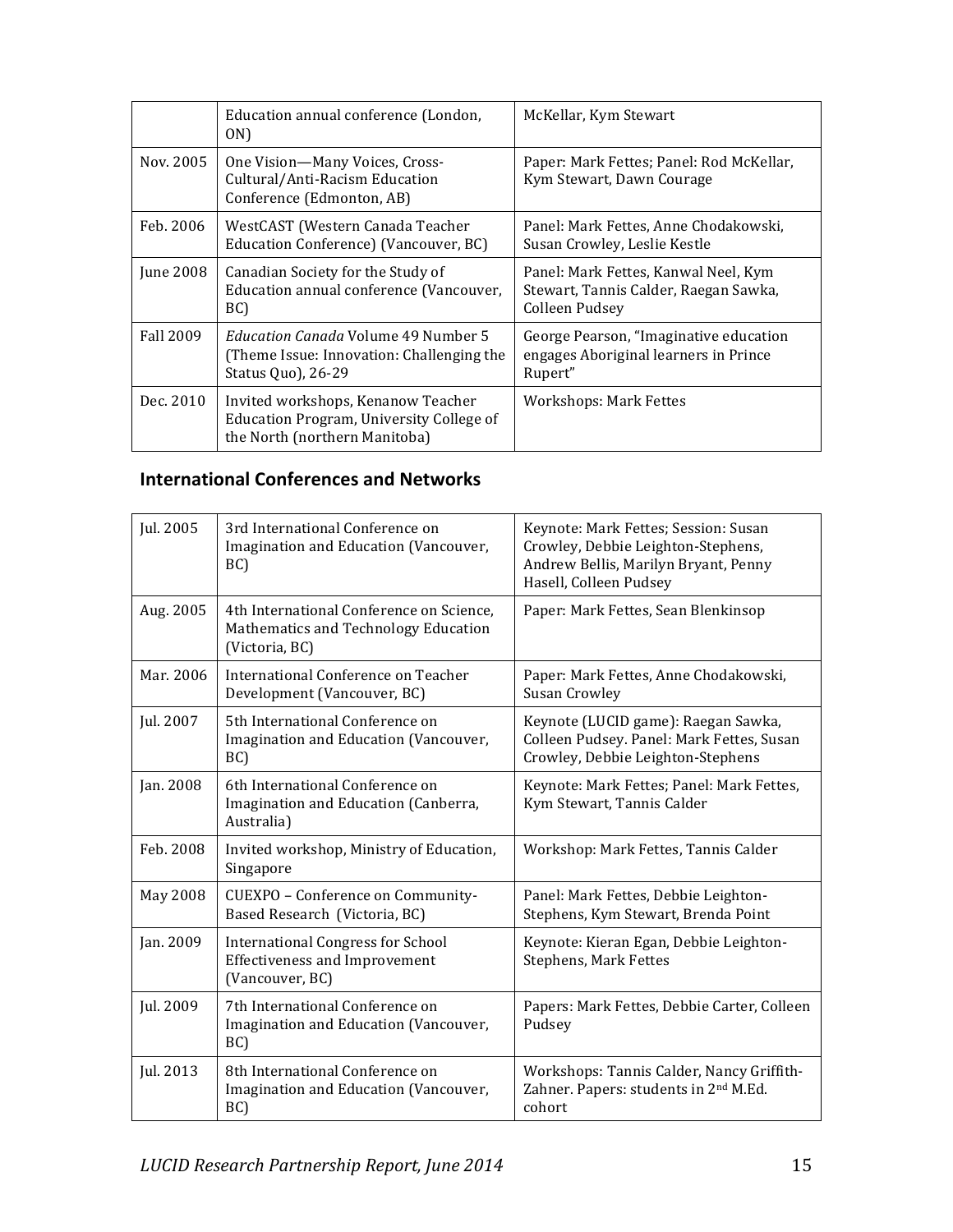### **APPENDIX**

### **First Nations Education Research Protocol between First Nations Education Council (School District 52) and Simon Fraser University Faculty of Education (LUCID Research Team)**

### **Principles**

Researchers will conduct research in partnership with First Nations.

Researchers respect the culture, traditions and knowledge of First Nations people.

First Nations peoples have distinctive perspectives and understandings, deriving from their cultures and histories. Research that has Aboriginal experience as its subject matter must reflect these perspectives and understandings.

Researchers have an obligation to understand and observe the protocol concerning communications within the First Nations community.

Researchers have an obligation to observe ethical and professional practices relevant to their respective disciplines.

Researchers will recognize that First Nations peoples are the guardians of their cultural knowledge.

#### **First Nations Knowledge**

First Nations cultural and intellectual property rights are vested with those who created them.

Systems of ecological and spiritual beliefs and knowledge, and ceremonies are an integral and distinctive part of First Nations knowledge and heritage.

### **Consent**

Informed consent shall be obtained from all persons and groups participating in research.

Individuals or groups participating in research shall be provided with information about the purpose and nature of the research activities, including expected benefits and risks.

Informed consent of parent or guardians and, where practical, of children should be obtained in research involving children.

### **Collaborative Research**

Researchers shall establish collaborative procedures to enable community representatives to participate in the planning, executive and evaluation of research results.